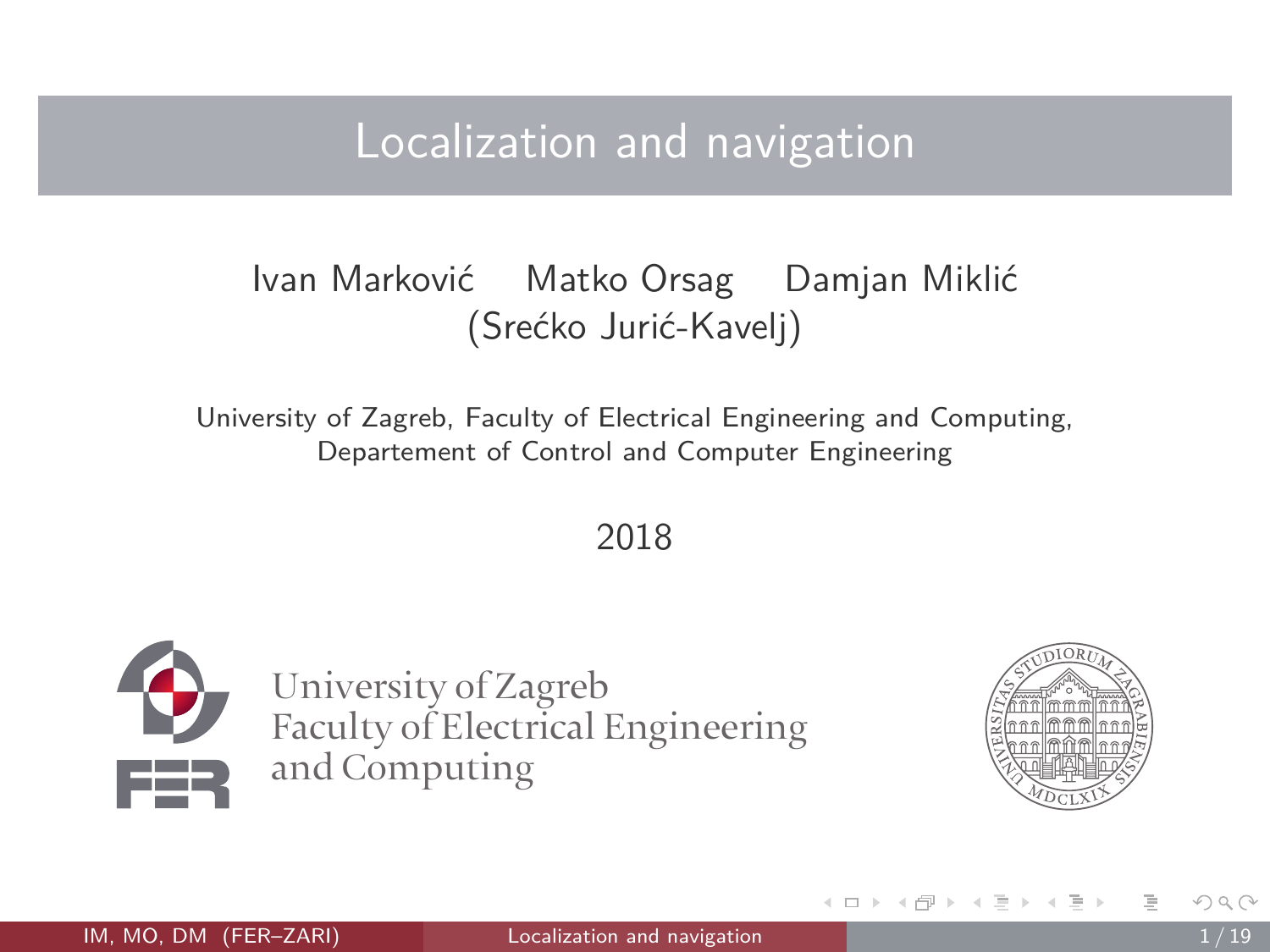• Be sure to install the following packages for the class:

```
$ sudo apt-get update
$ sudo apt-get install ros-$ROS_DISTRO-stage
$ sudo apt-get install \
 ros-$ROS_DISTRO-teleop-twist-keyboard
$ sudo apt-get install ros-$ROS_DISTRO-navigation
```
(何) イヨト イヨト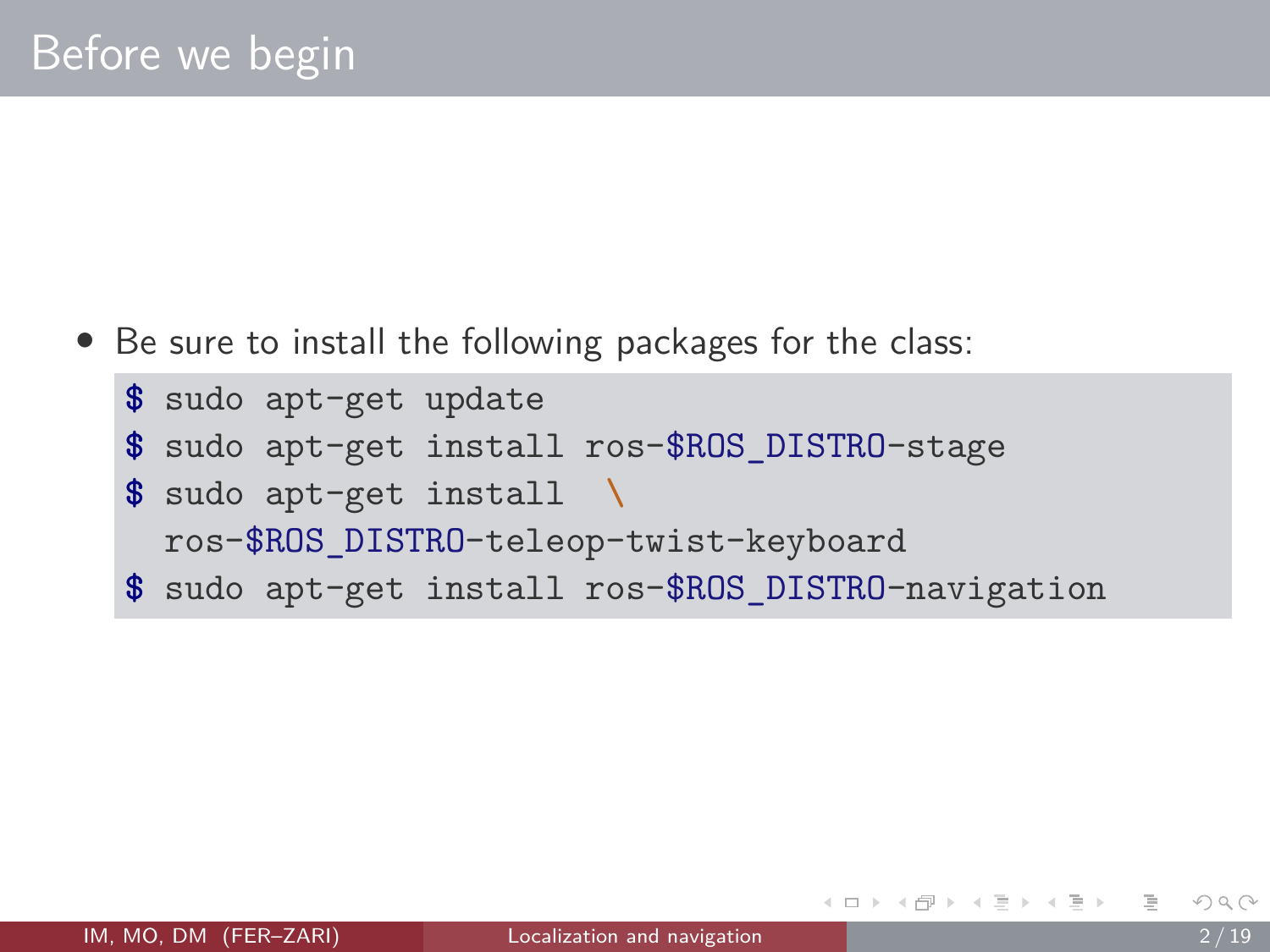- A robot is in a completely unknown environment for the first time. What to do next?
- One of the most fundamental problems in mobile robotics is map building of an unknown environment
- Ends up being a prerequisite for autonomous mobile robots (without making structural changes in the environment)
- This problem is known as Simultaneous localization and mapping (SLAM)

 $A \equiv 1$  and  $B \equiv 1$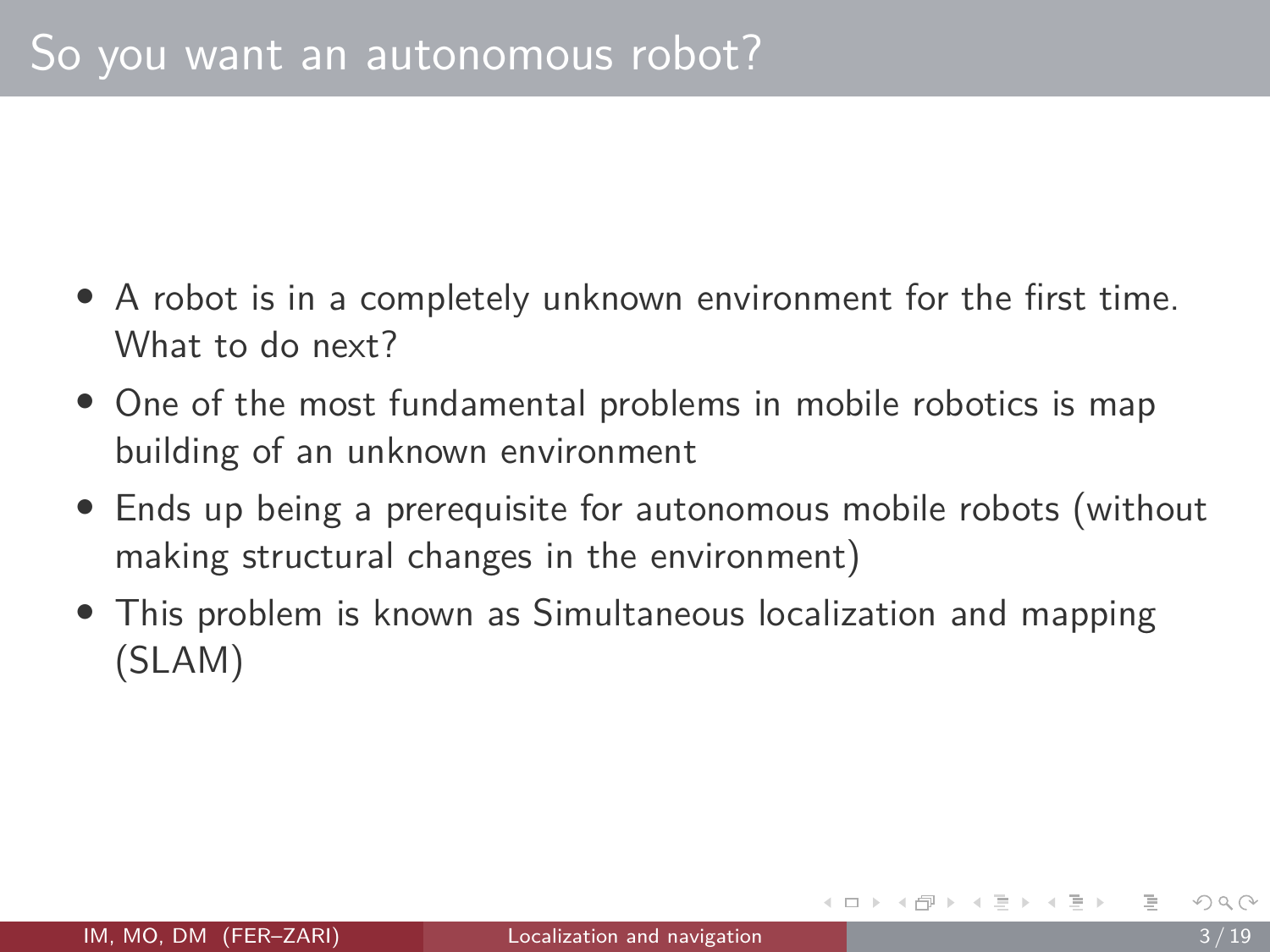- SLAM is difficult, and what if you are not a SLAM expert?
- Say thank you to researchers who open-sourced their solution
- At the moment popular SLAM implementations in are [GMapping/OpenSLAM,](http://www.ros.org/wiki/gmapping) [Hector SLAM,](http://www.ros.org/wiki/hector_slam) [Cartographer,](http://wiki.ros.org/cartographer) and [MRPT](http://wiki.ros.org/mrpt_slam)
- In this class we will setup a robot in Stage simulator with a laser as a sensor and perform localization with the AMCL algorithm and for homework use the Move Base package to navigate the robot in the environment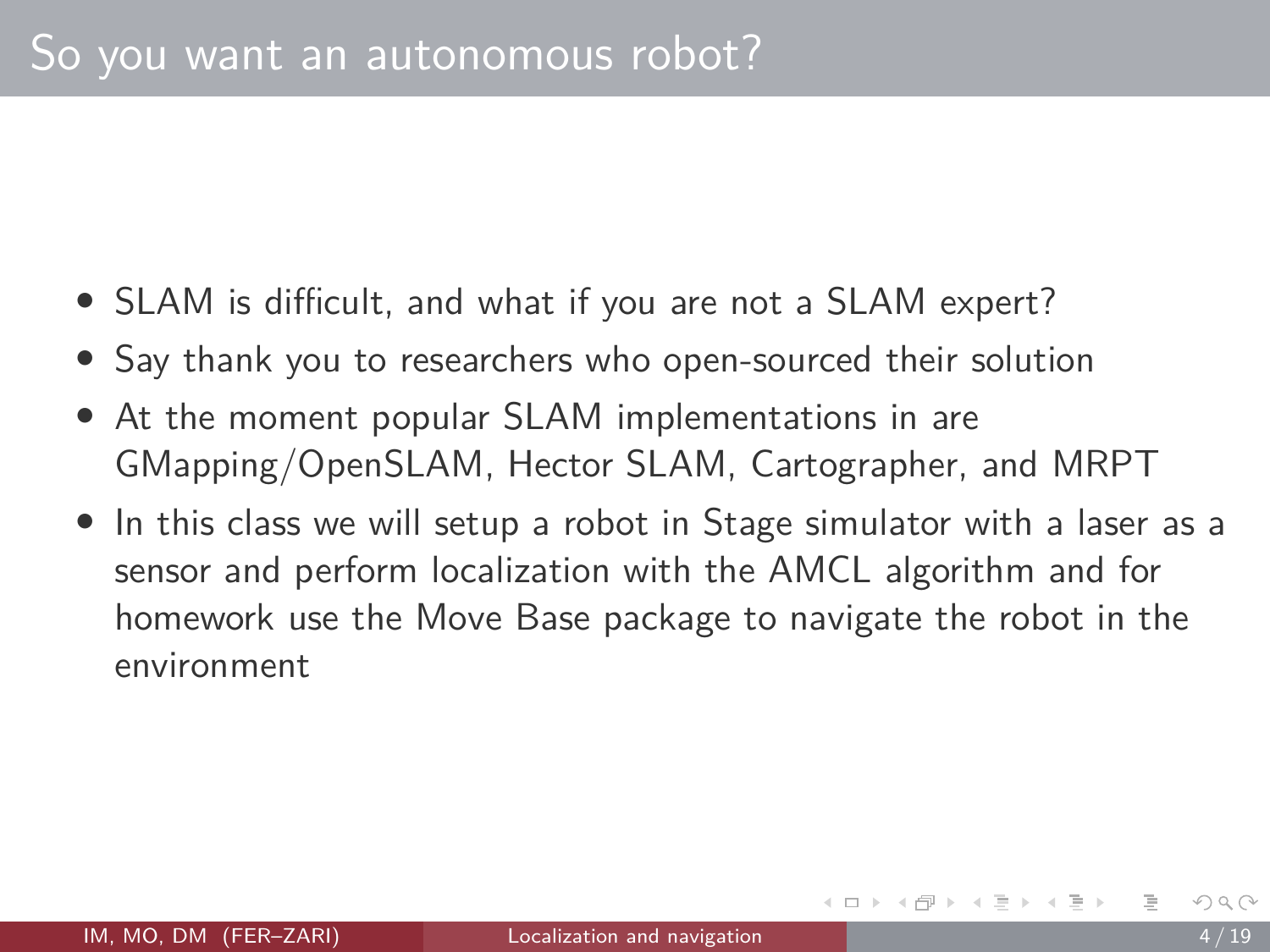- Launch the simulator with a simple map and a robot inside **\$** rosrun stage\_ros stageros simple\_pzros.world
- Familiarize yourself with the environment and the robot sensor
- Analyze the topics published by the simulator (rostopic list, info,  $\ldots$ )

4 何 ト 4 三 ト 4 三 ト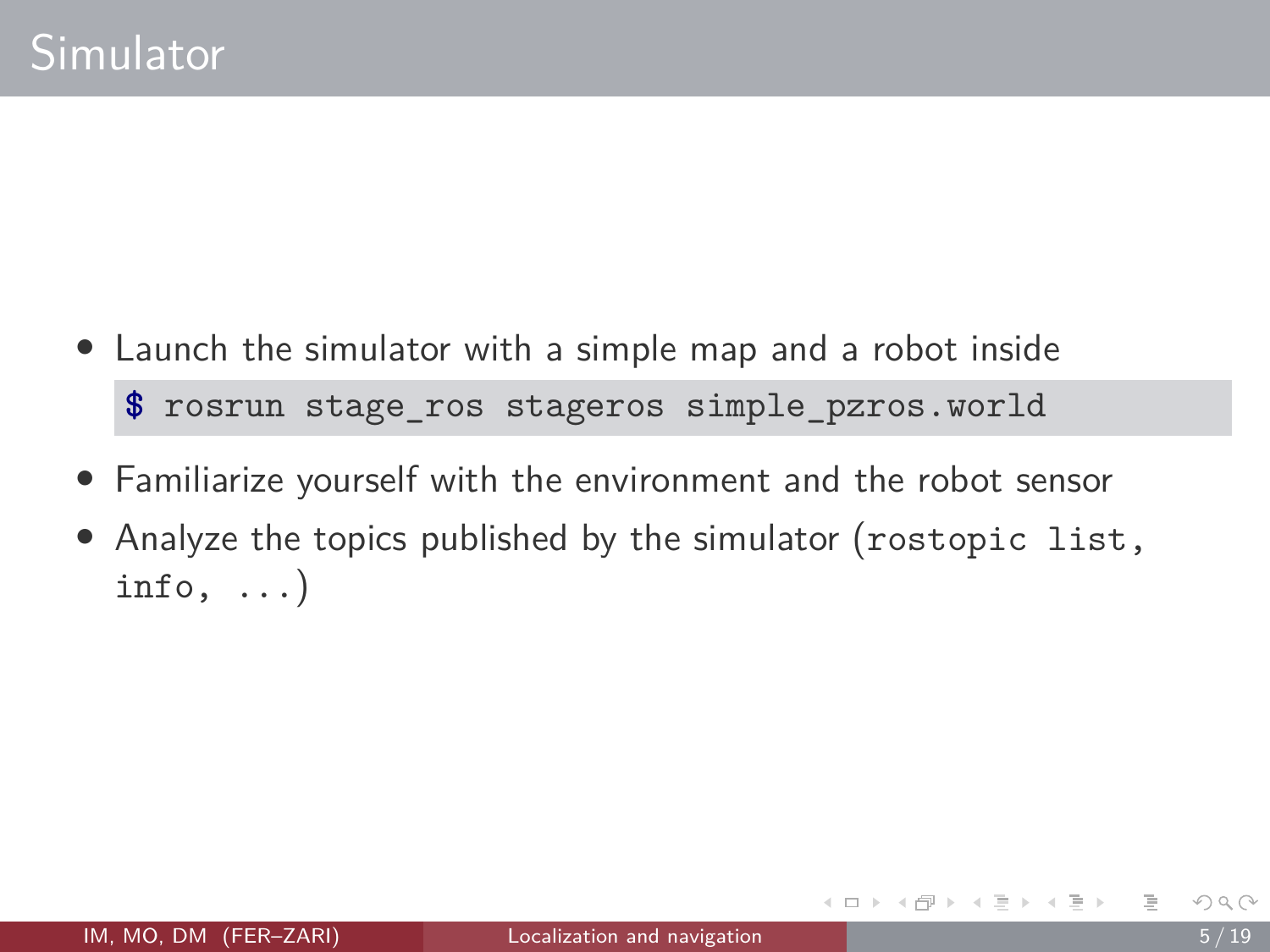## Controling the robot

• One of the listed topics is /cmd\_vel

**\$** rostopic info /cmd**\\_**vel Type: geometry\_msgs/Twist ...

- We will send messages to this topic in order to control the robot
- Analyze the message type. What kind of information does the message contain? (hint: rosmsg show)
- The package teleop\_twist\_keyboard offers the option of controlling the robot via the keyboard

**\$** rosrun teleop\_twist\_keyboard teleop\_twist\_keyboard.py

- 4 母 ト 4 ヨ ト 4 ヨ ト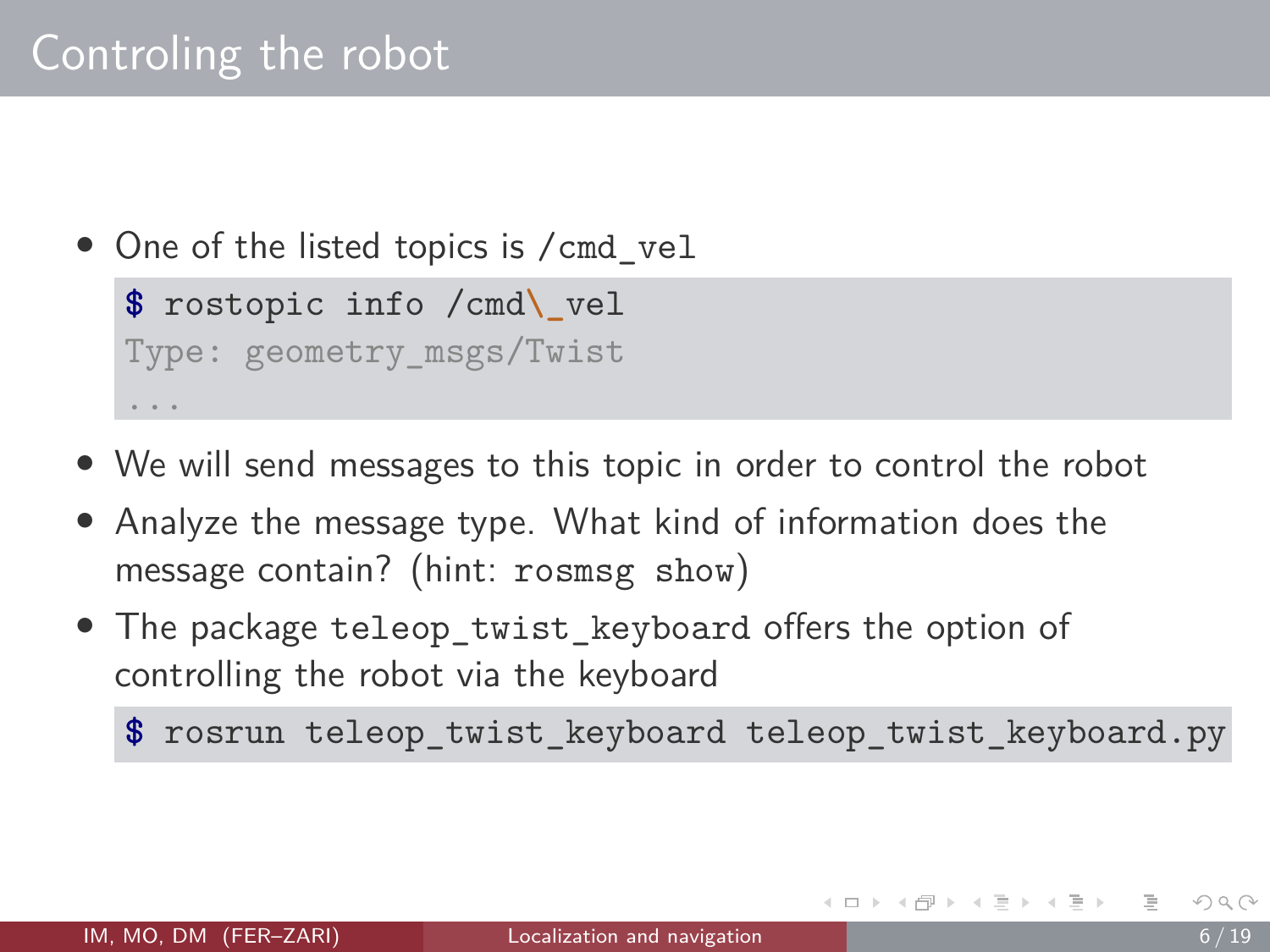### Stage simulator with a robot equpped with a laser



IM, MO, DM (FER–ZARI) [Localization and navigation](#page-0-0) 7 / 19

E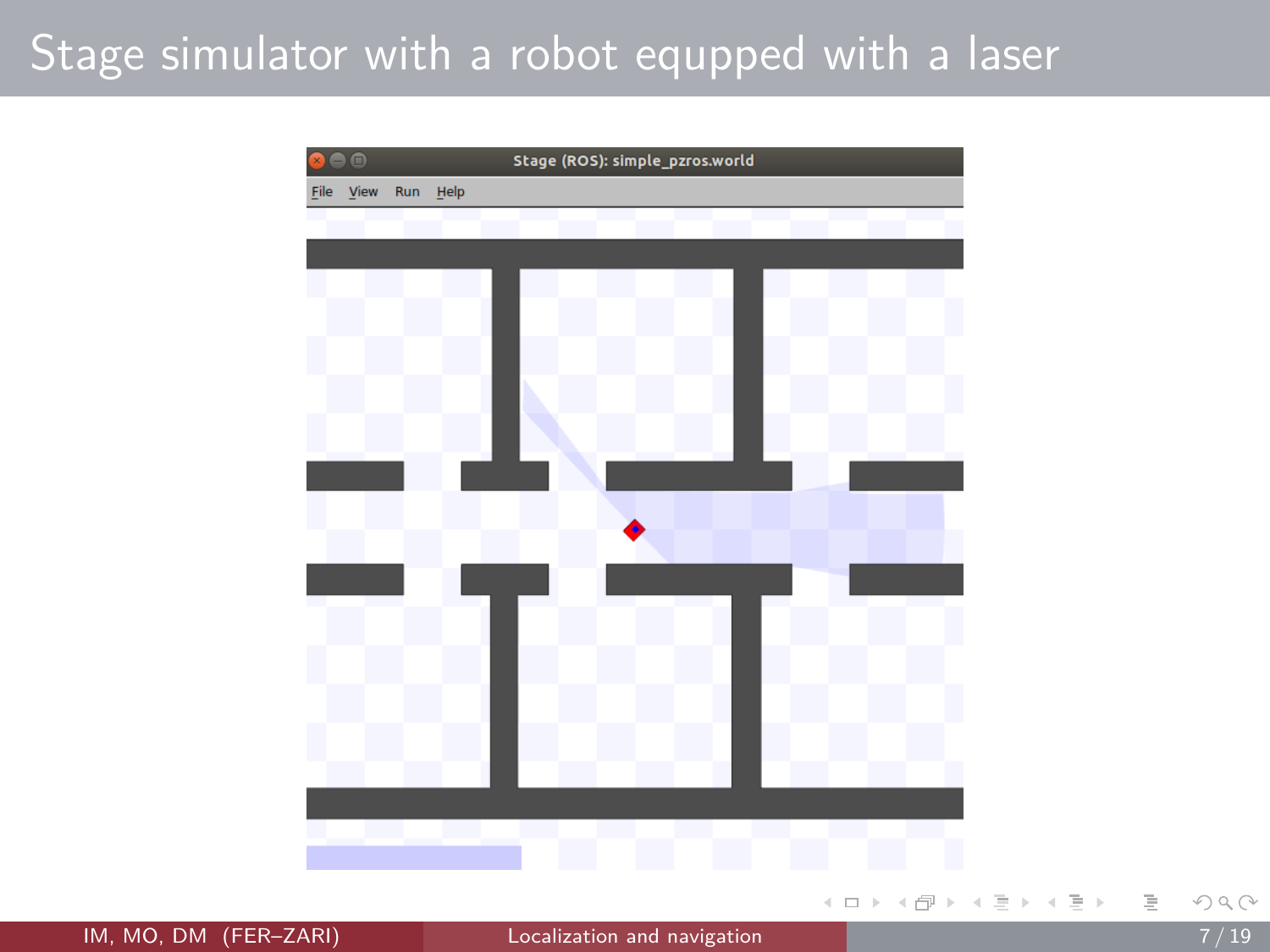- We assume that we have the map the environment. Do we have the map published?
- With the map we can start making the robot do useful tasks in the environment
- But we also need an algorithm which will tell us where the robot is located based on the map and received measurements
- For this purpose we will use adaptive Monte Carlo localization (AMCL) algorithm

 $A \equiv 1 \land A \equiv 1$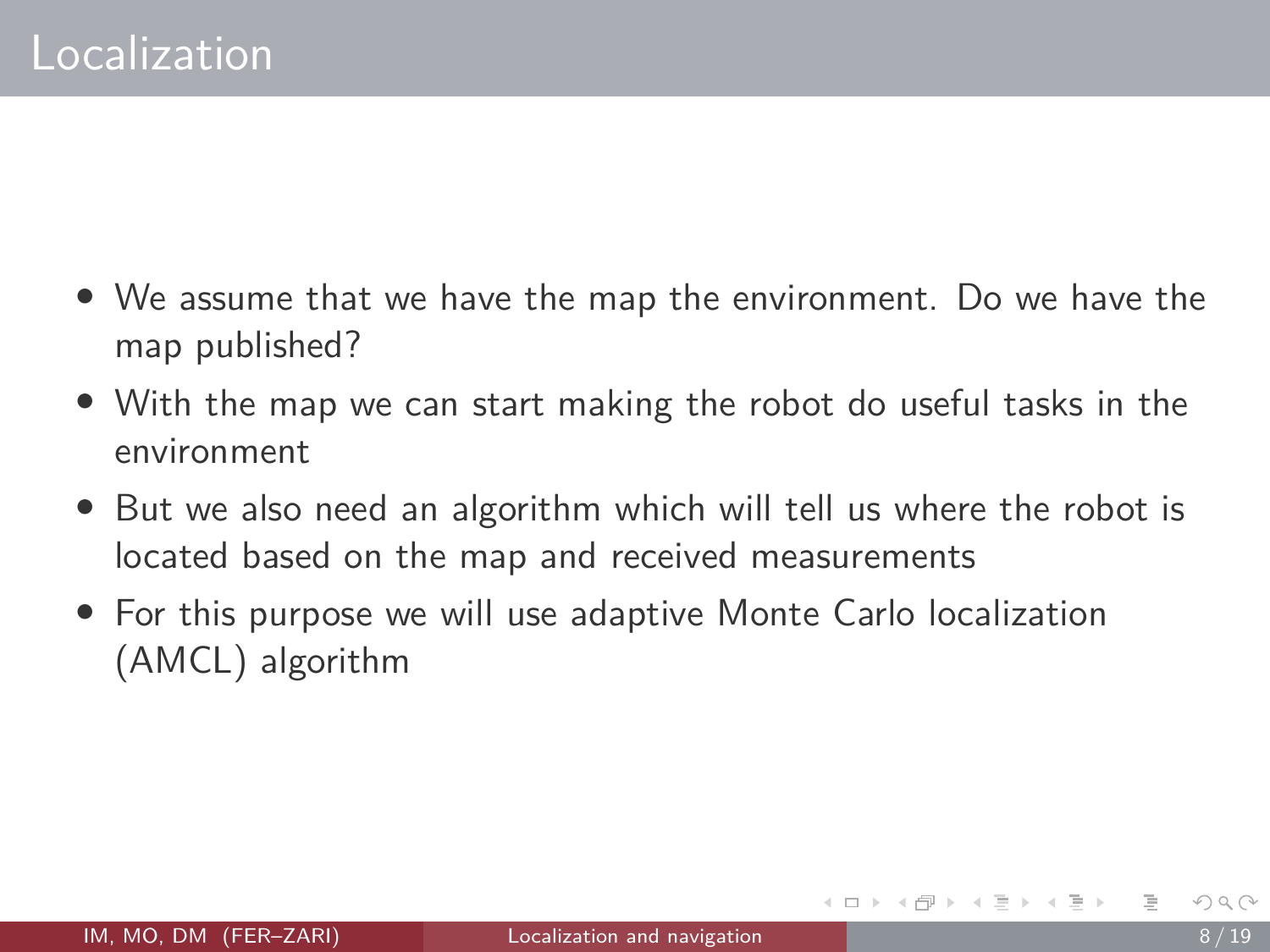- Let's look at the [AMCL documetation](http://www.ros.org/wiki/amcl)
- It requires a laser scan, initial pose, the map, some transformations, and has many parameters to set up (most we can leave default, but some require attention)
- Laser scan and odometry are already being published by the simulator
- Map is just like any other topic AMCL will subsribe to, we will run our true map:

**\$** rosrun map\_server map\_server simple\_room.yaml

• What about the transforms?

 $A \equiv 1 \land A \equiv 1$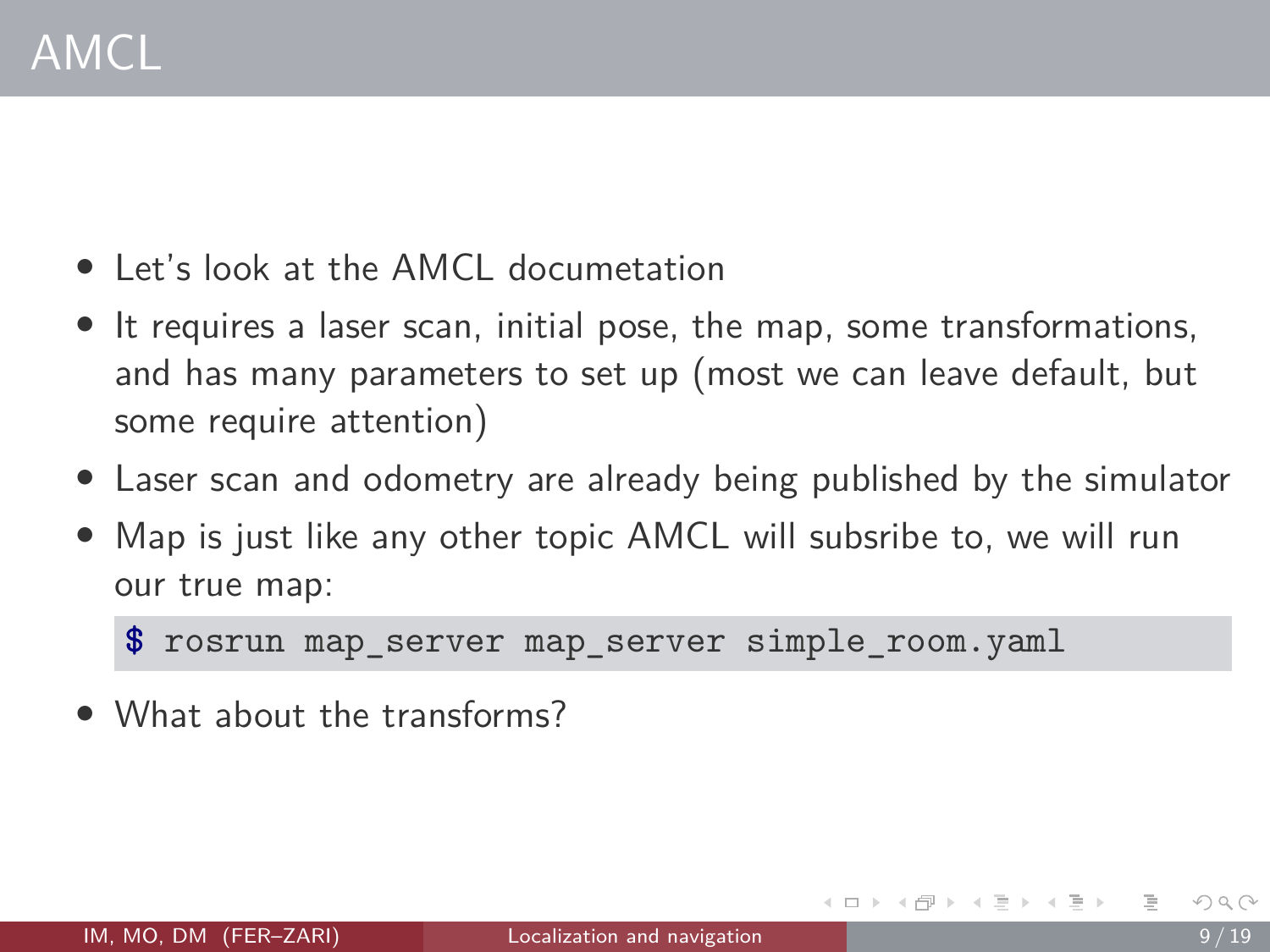- We will not go at this point in the details of the tf package
- Launch rviz

**\$** rosrun rviz rviz

- Add LaserScan (/base\_scan topic), TF, and map (/map topic) display types
- Move the robot and see how TF coo. sytems position chage
- Now lets look at the available transforms:

```
$ rosrun rqt_tf_tree rqt_tf_tree
```
• Are all the required transforms available?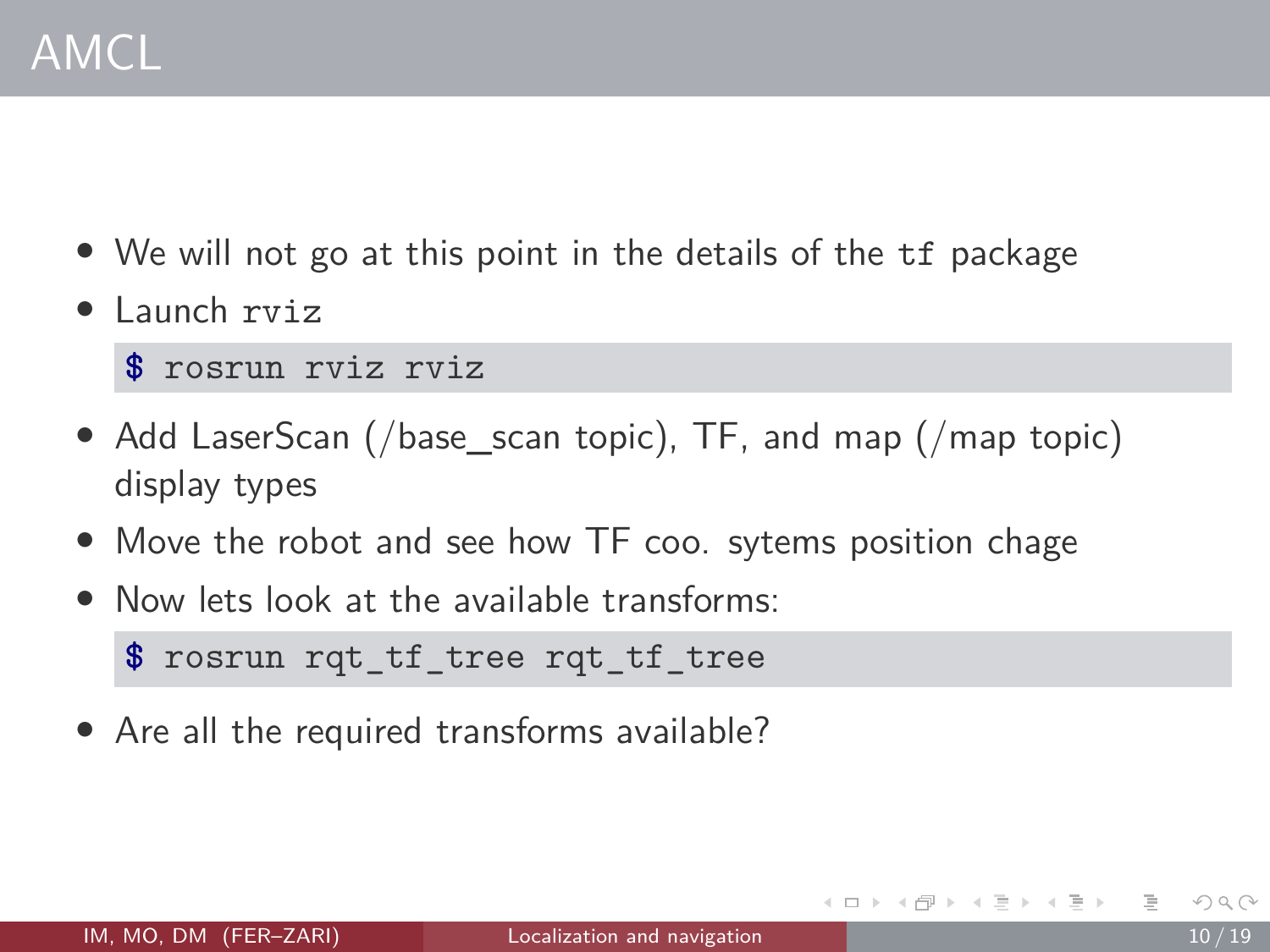

IM, MO, DM (FER–ZARI) [Localization and navigation](#page-0-0)  $11/19$ 

 $\equiv$   $\circ$   $\circ$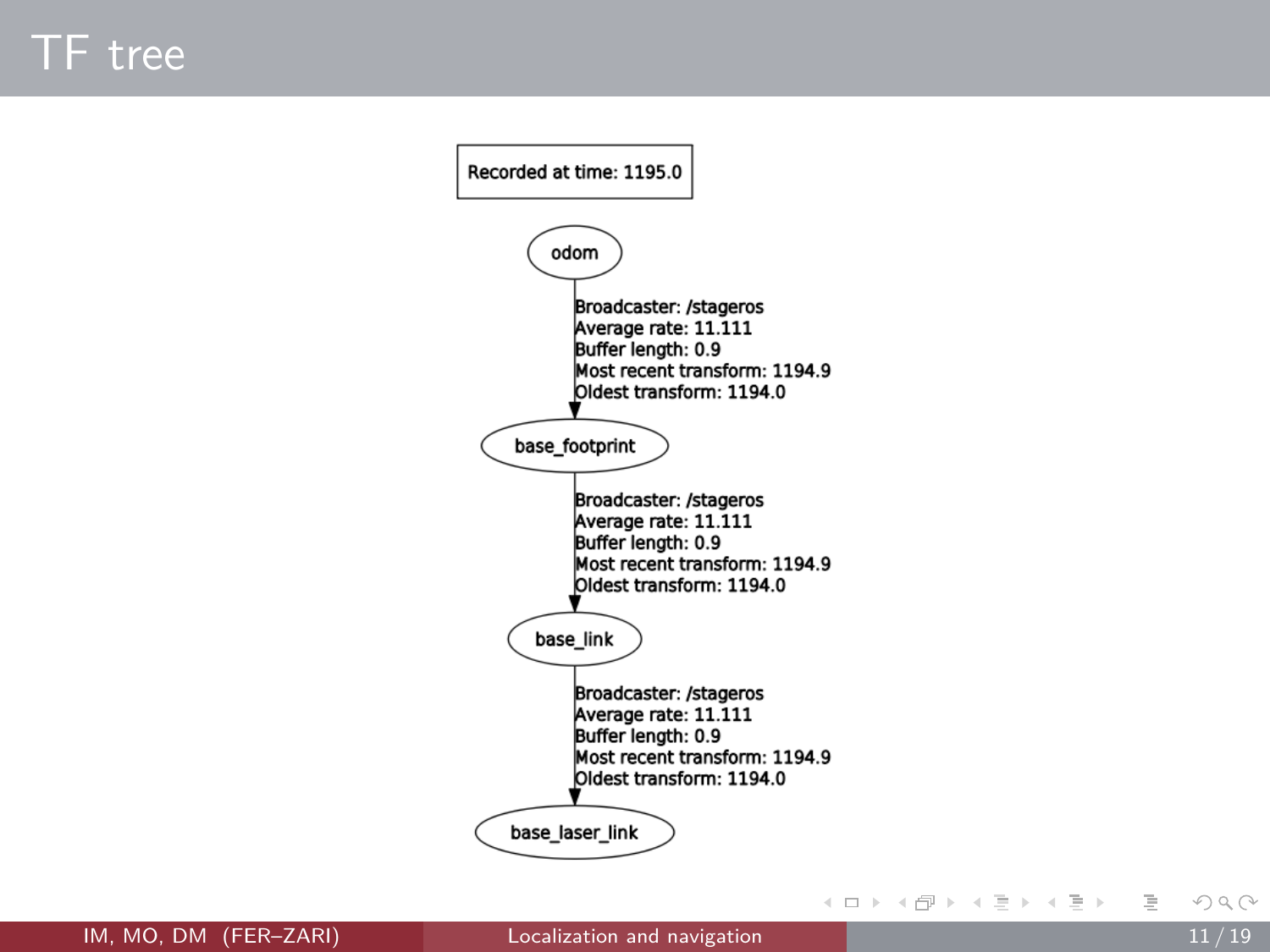# AMCL

- We are missing the transform between the odometry and the map **\$** rosrun tf static\_transform\_publisher **\** 0 0 0 0 0 0 map odom 100
- We are ready to run the AMCL for which we will need to set the frames

```
$ rosrun amcl amcl _use_sim_time:=true \
use map topic:=true scan:=/base scan \
_odom_frame_id:=/odom _base_frame_id:=/base_link \
global frame id:=/map tf broadcast:=false
```
- In the RViz add PoseArray to visualize particlecloud topic and click 2D Pose Estimate and then click on the map to set up the initial position
- Drive the robot around a bit and see how the algorithm converges to the location イロト イ押 トイラト イラト  $OQ$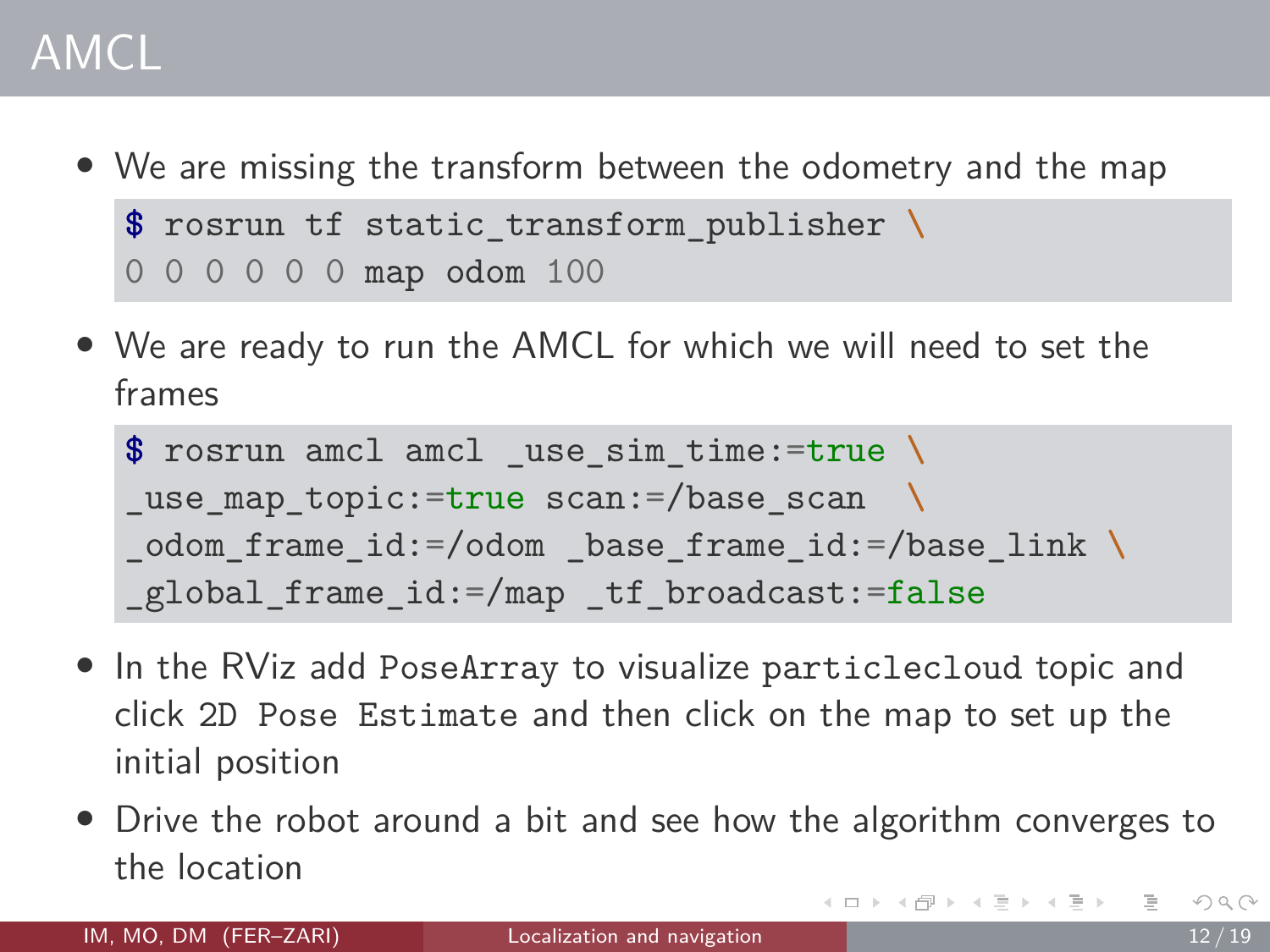

IM, MO, DM (FER-ZARI) [Localization and navigation](#page-0-0) 13/19

K ロ H K 個 H K 경 H K 경 H ( 경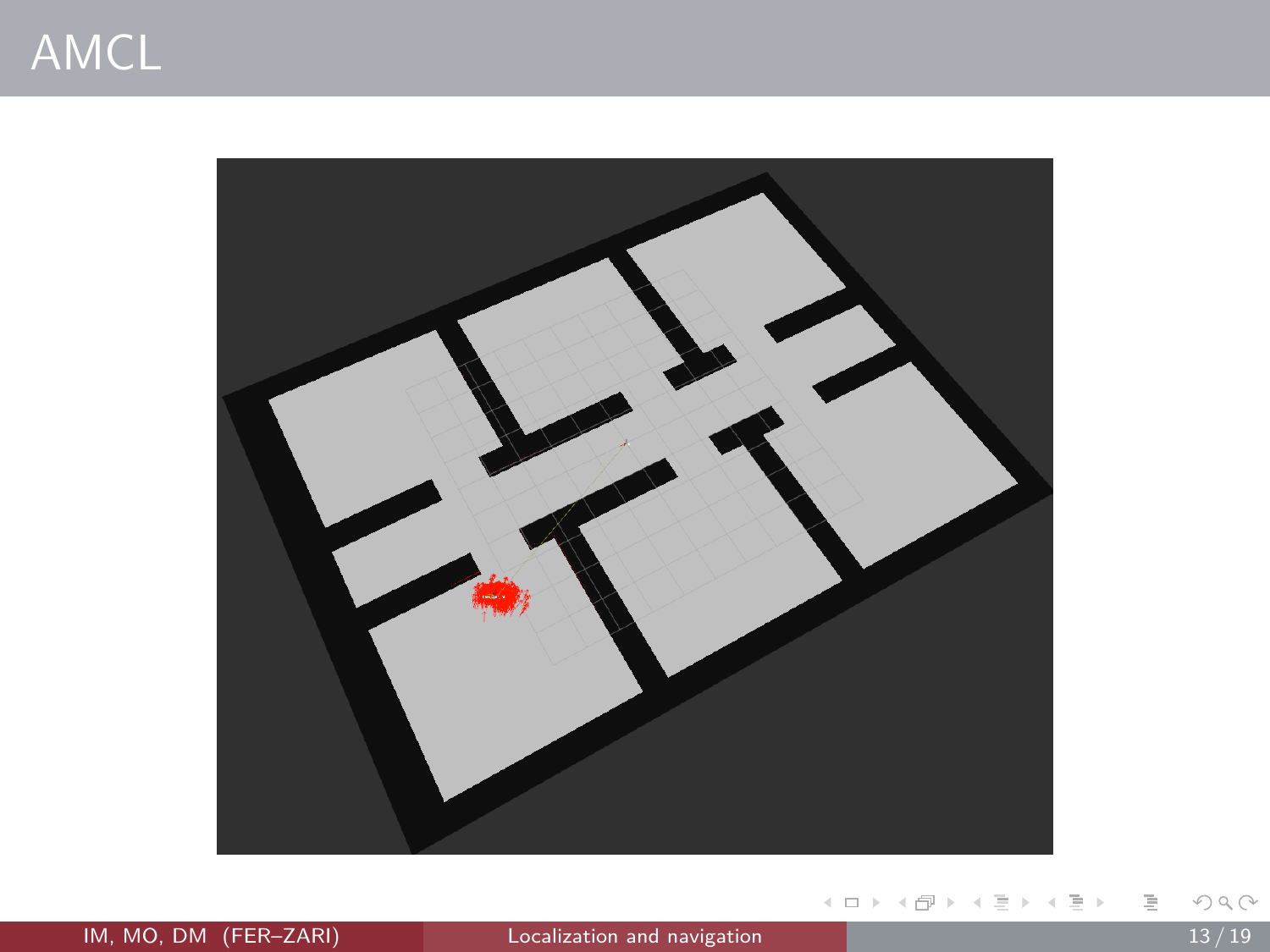- Now that you have the map and a way localize your robot in the map we can start with robot navigation
- In essence, the purpose of navigation is to move the robot from point A to point B
- But this stems a plethora of problems: finding the optimal global path, acting locally, avoiding static and dynamic obstacles, recalculating paths due to changes in the environment, controlling the robot etc.
- We will use the [Move Base](http://www.ros.org/wiki/move_base) package

④ 骨 ト ④ ヨ ト ④ ヨ ト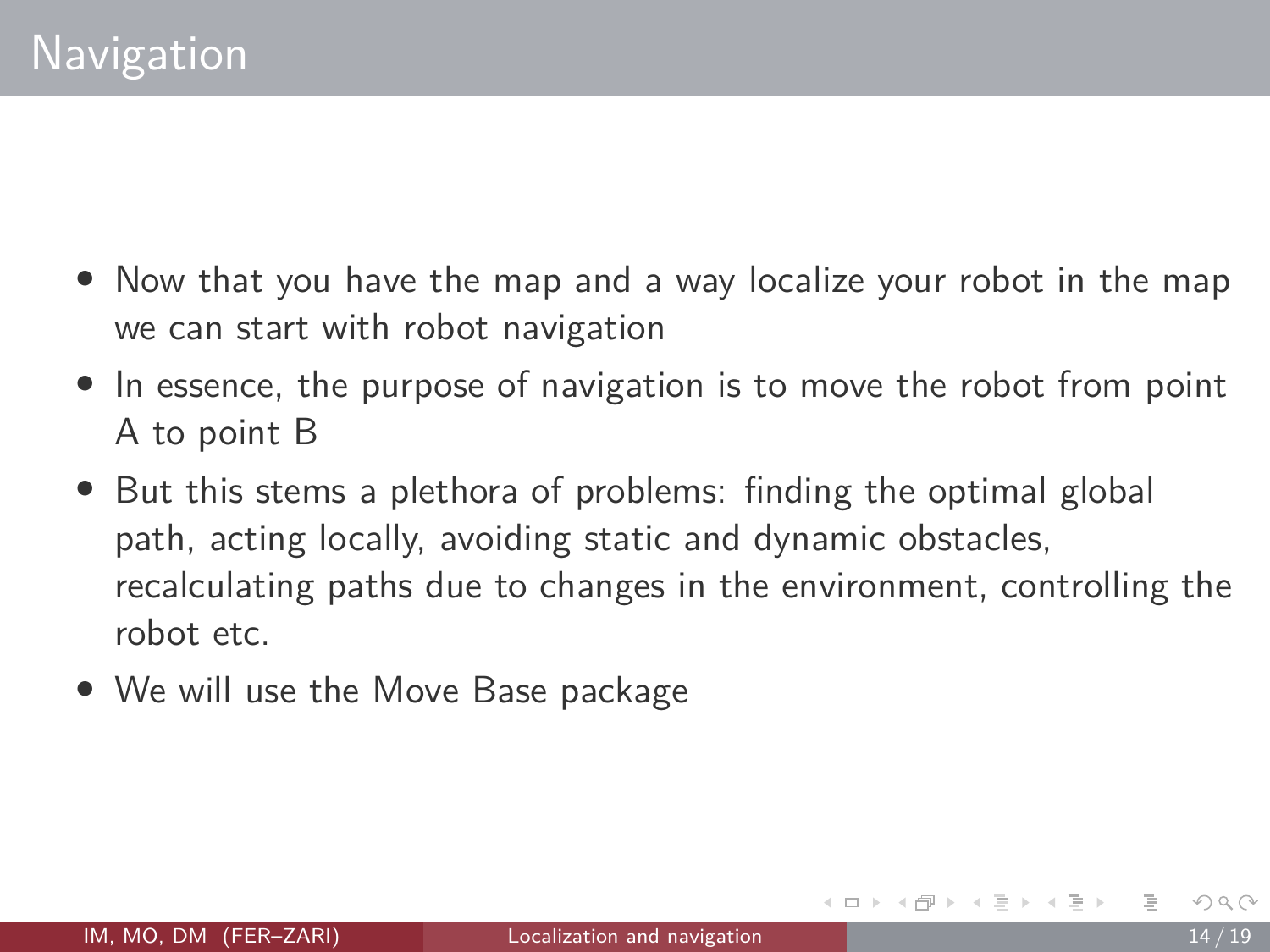- As our applications get more complex, we will need to start multiple nodes, set many parameters etc.
- Solution is to use roslaunch, a tool for starting multiple nodes and setting multiple parameters
- Many packages come with already set-up "launch files" **\$** roslaunch package\_name file.launch
- roslaunch uses XML files (e.g. file.launch) that describe the nodes that should be run, parameters that should be set, and other attributes
- Location of the launch file is resolved by the argument package\_name; however, this is not necessary

イロト イ母ト イヨト イヨト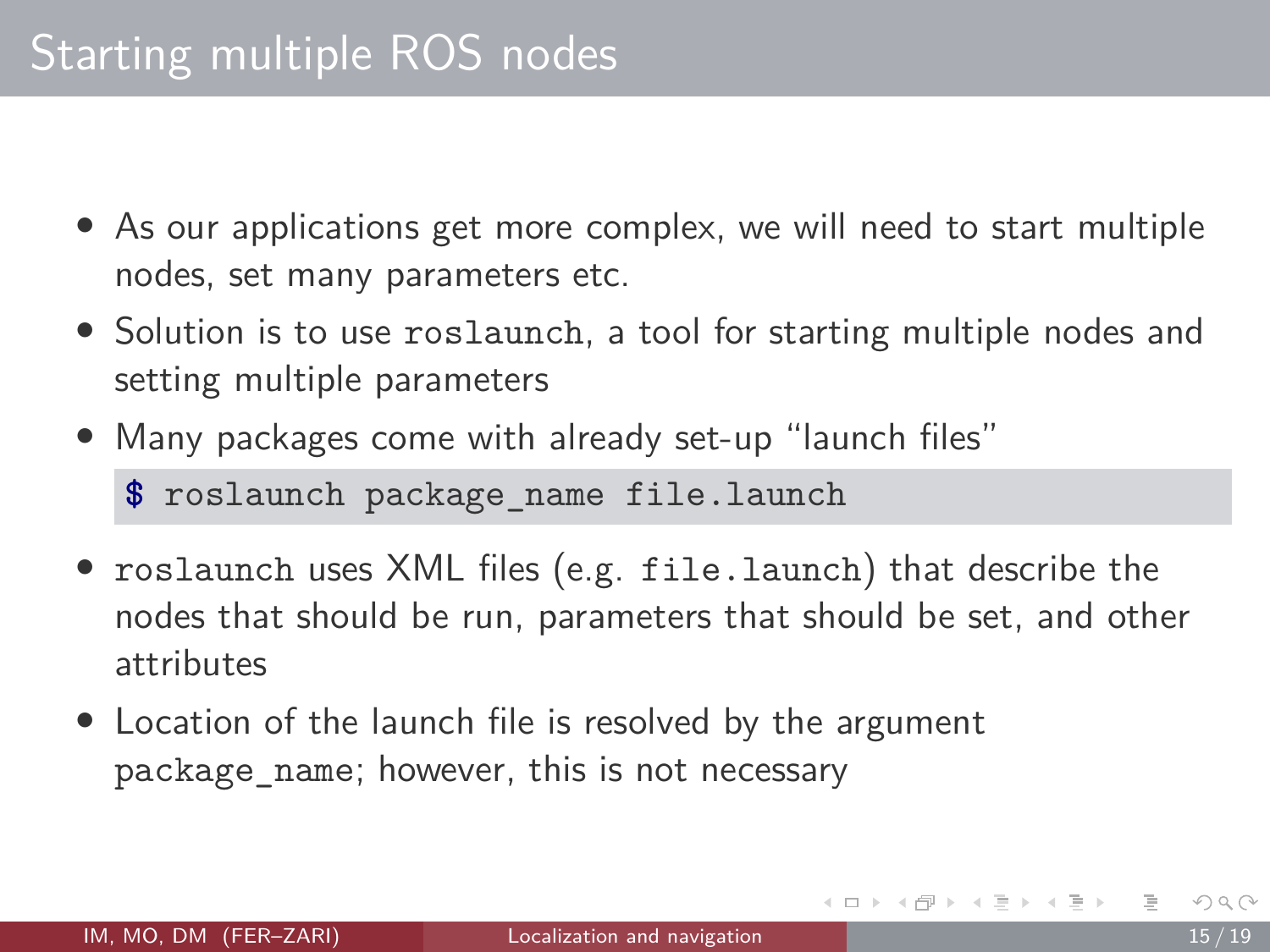# roslaunch XML syntax (simple example)

#### **<launch>**

```
<node name="shove" pkg="turtlecontrol" type="push.py" />
  <remap from="turtle1/cmd\_vel" to="cmd\_vel"/>
</launch>
```
- Starts a node shove using the push.py executable from the turtlecontrol package and call it shove
- In the example the simulator is subscribed to turtle1/cmd vel, but our node publishes cmd\_vel, so we need to remap this
- Visit this [link](http://wiki.ros.org/roslaunch/XML) for more info

イロト イ押 トイヨ トイヨ トー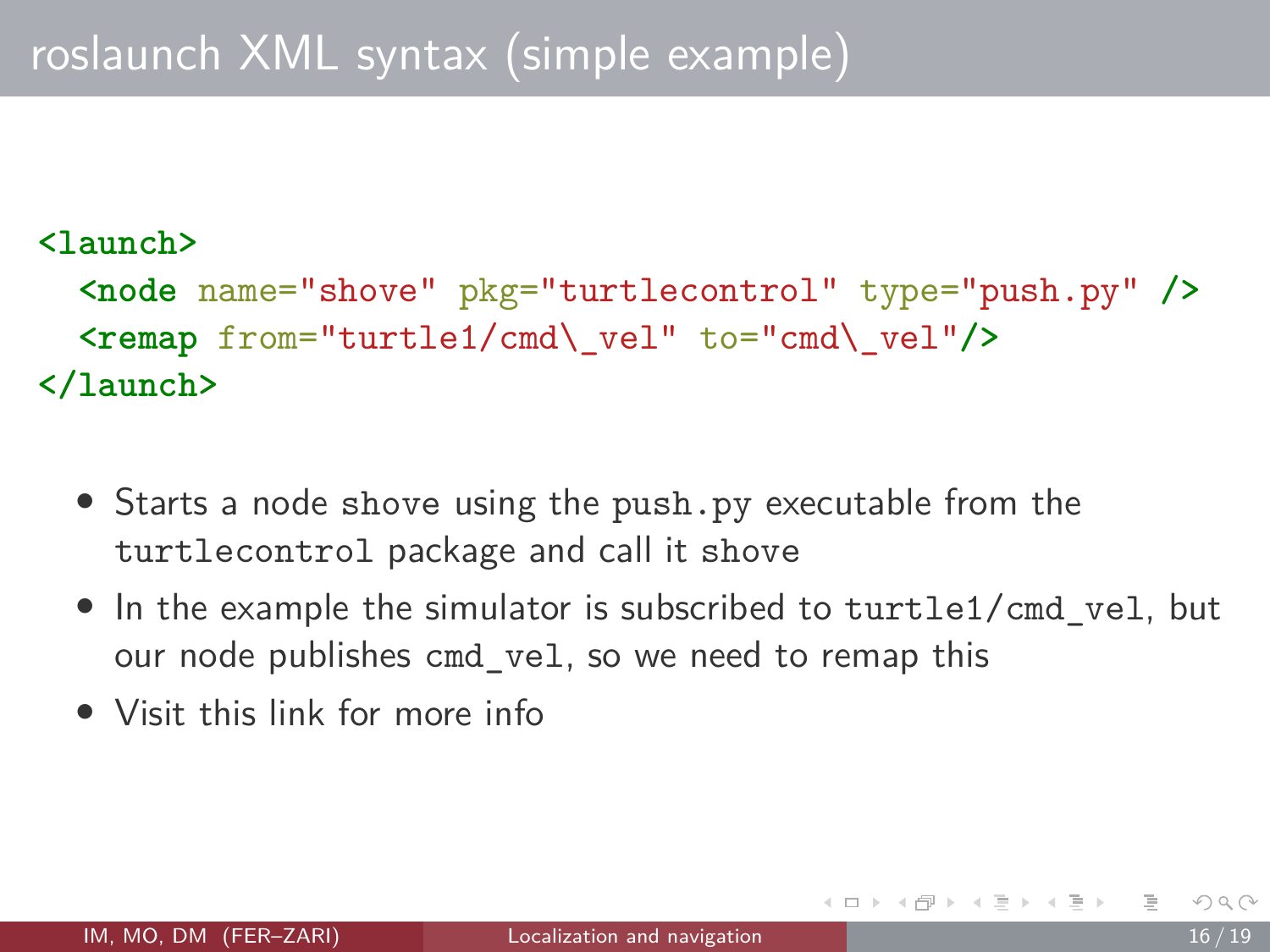For homework you will need to use the Move Base package to make the robot autonomously navigate in the map. Unpack the prepared archive where you will see the launch file (move base pzros.launch) running the required node and loading all the necessary parameter files.

#### **Assignments**

- **1** Study the Move Base documentation and submit the answers to the following questions:
	- What is a holonomic robot?
	- What is a costmap and why is it needed?
	- What is the difference between the global and local navigation plan?

イロト イ母ト イヨト イヨト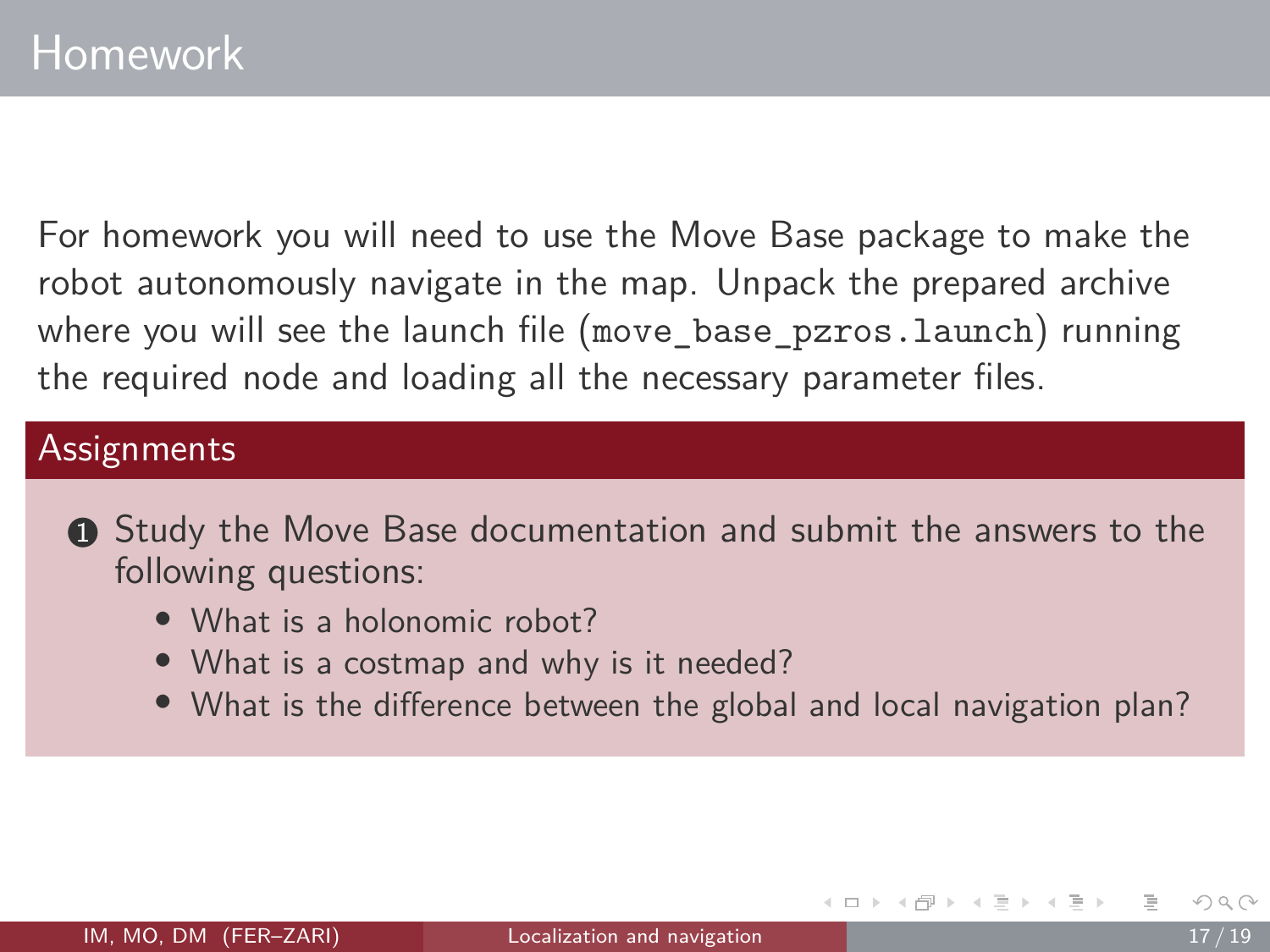#### Assignments (continued)

- <sup>2</sup> Fill in the required parameters in place of the question marks (???) in the provided parameter files. Be sure that Stage simulator, AMCL, and RViz are running, and that robot is properly localized. Run the launch file and in RViZ select the 2D Nav Goal and give the robot a destination. If all is correct the robot should autonomously navigate. In RViz show the following and submit it as screenshots:
	- Costmap generated by the Move Base package.
	- Global and local planned path (both need to be clearly visible).

ィ何 ▶ ィヨ ▶ ィヨ ▶